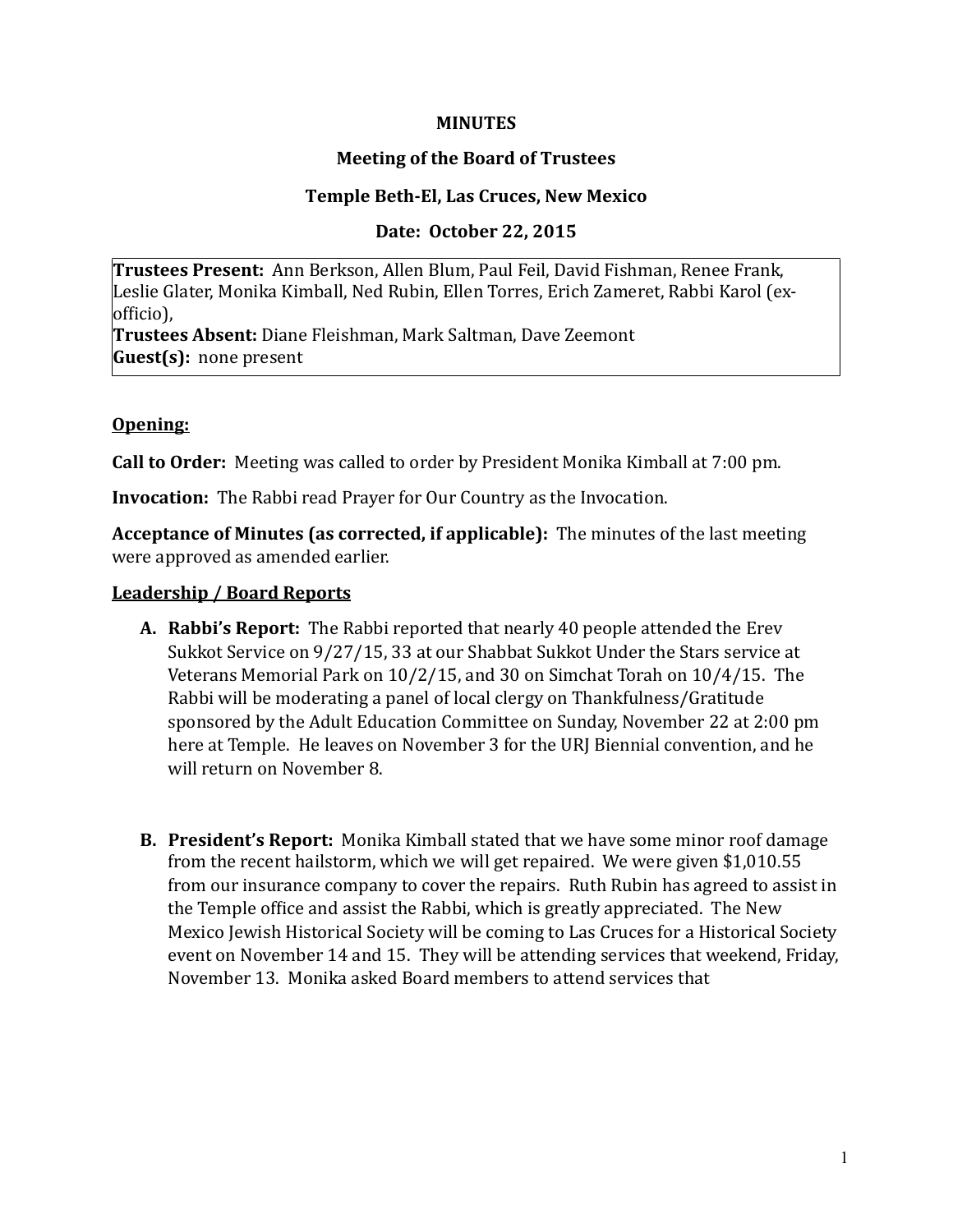night. The Dues Committee will be meeting soon and giving the Board a report. The Emergency Preparedness Ad Hoc Committee, headed by Mark Saltman, will give a report at the next Board meeting as he was absent. The Mensch Club members will meet with Dave Zeemont and the Rabbi to write a constitution as they need to have more official documentation for their committee. Brenda Parrish's HOA committee would like to rent our social hall for their annual meeting next November, and they will pay us a fee to use the hall.

**C. Treasurer's Report:** Paul Feil reported that members should have received their annual Temple statement recently. He brought copies of the Temple's general expenses and receivables statements for us to review. Paul and the Board had a discussion on how to manage money that is paid to, for instance, Sisterhood or Mensch Club, as they are auxiliary organizations within the Temple Bylaws and governed by the  $501c3$ . An important consideration is to recognize the donations that individual members make to the Temple and the various organizations under the Temple umbrella. Ann Berkson made a motion that all monies that are paid to the various auxiliary organizations are funneled through the Temple budget. David Fishman seconded the motion. Monika called for a vote. The vote was unanimous in favor.

### **Committee Reports**

- A. Sisterhood Report: Leslie Glater reported that the Sisterhood meeting yesterday was postponed due to bad weather, so her report will be given next month.
- B. **Mensch Club Report:** Dave Zeemont was absent, so no report was given this month.
- **C. Long-Range/Strategic Planning Committee:** Chair Allen Blum stated that the group will hold a meeting soon to set up their key objectives to complete their SWOT analysis for the Temple  $(S -$  Strengths, W - Weakness,  $O -$  Opportunities,  $T -$ Threats).
- D. **Adult Education Committee:** Chair Ellen Torres stated that the October 11 event was a successful and informative presentation by Julie Seton, who talked about her grandfather, Ernest Thompson Seton, co-founder of the Boy Scouts of America. The next event will be a panel discussion on Thankfulness with local clergymen and women on November 22, the Sunday prior to Thanksgiving. They are planning a panel discussion on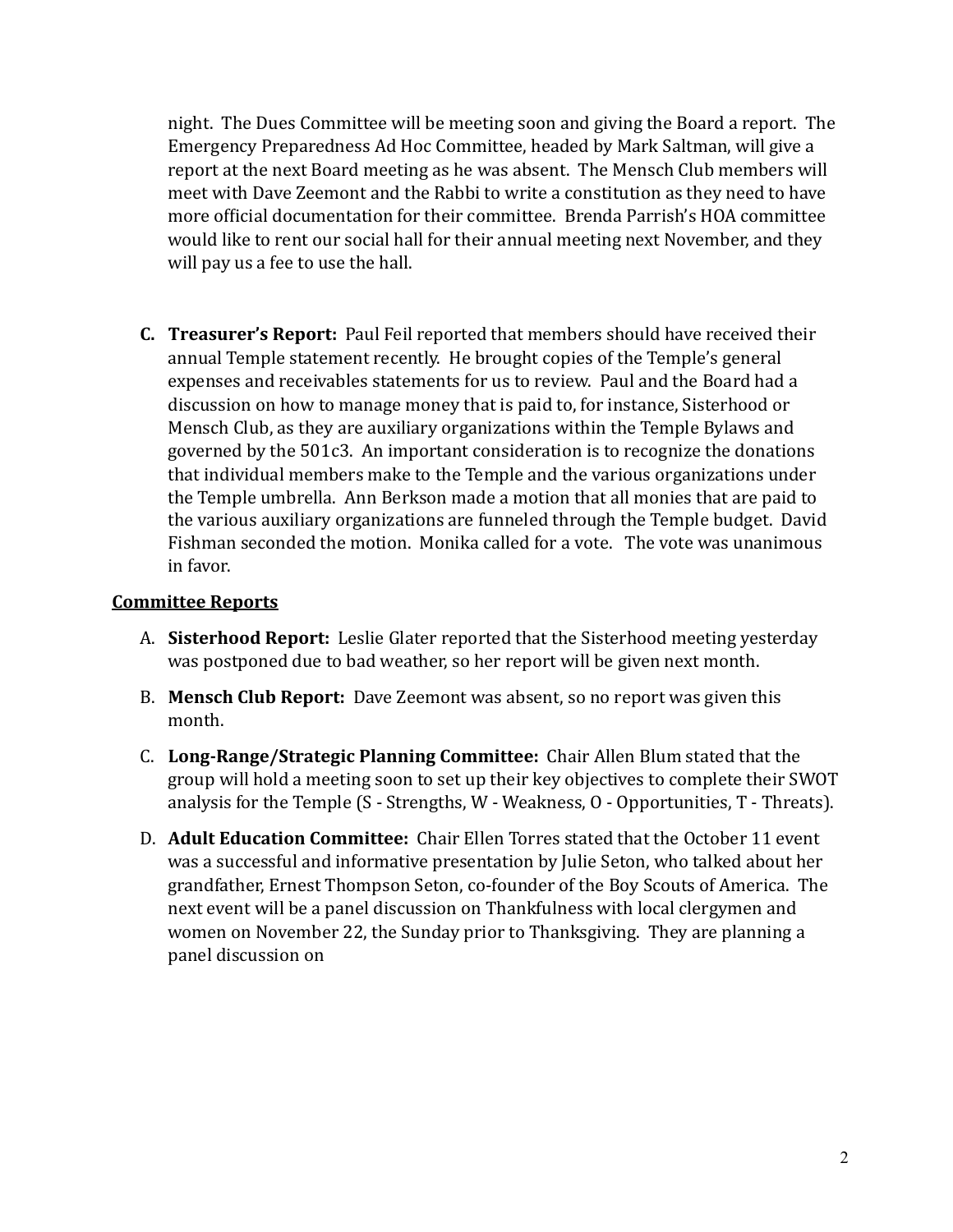Israel with some of our Temple scholars in January. The Dona Ana Lyric Opera Company has confirmed its performance of NMSU Bel Canto Scholarship winners on Sunday, January 31. Another plan is to host the NMSU Gospel Choir in March. The Di Kavene Kapelye Klezmer group from Albuquerque has agreed to perform at the JFFF on April 17 in conjunction with Adult Ed. Member Sue Mazer is the Adult Ed liaison to the Social Action Committee. Adult Ed is co-sponsoring the Candidates' Forum with Social Action on Monday, October 26. The next Adult Ed meeting will be held in February. 

- E. **Religious Practices Committee:** The Rabbi reported that the committee will be meeting soon. Jeff Lewis will be taking over as chairperson. Additional Religious Practices items were listed in the Rabbi's report above as well.
- F. **Religious School Committee:** The Rabbi reported briefly on this committee as well since Mark Saltman was absent.
- G. Marketing and Public Relations Committee: Chair Renee Frank stated her group met on Tuesday, October 20, 2015. They want to develop templates for media releases to make it easier for people to get information. They want to ensure that the releases are consistent. This will be developed into a hard copy packet as well as be put online on the Temple website. They will meet with all the committee chairs and affiliate organizations to get feedback and to set this up. They are also going to set up an official email address to use as a point of contact for the media. The next project will be the new member packet, and they are coordinating with Diane Fleishman, Membership Chairperson. They will look into putting the membership packet on the website. They also want to develop a professional logo for the Temple.
- H. **Social Action Committee:** Chair Ned Rubin said his committee just held a meeting yesterday, Wednesday, October 21. They set up a dedicated email to communicate with the community. There will be a Candidates' Forum this Monday, January 26 from 6:00-8:30 pm, co-sponsored with Adult Education. Iim Rosenthal will vet the questions. Jerry Nachison will be the timekeeper. Win Jacobs will be the moderator. Eight candidates have agreed to participate, including all three mayoral candidates and several city council candidates. The event is open to the congregation and community. Questions are being collected by email, but people can submit questions that night as well. The two Committees will provide refreshments. Ned also stated that they are organizing the Poverty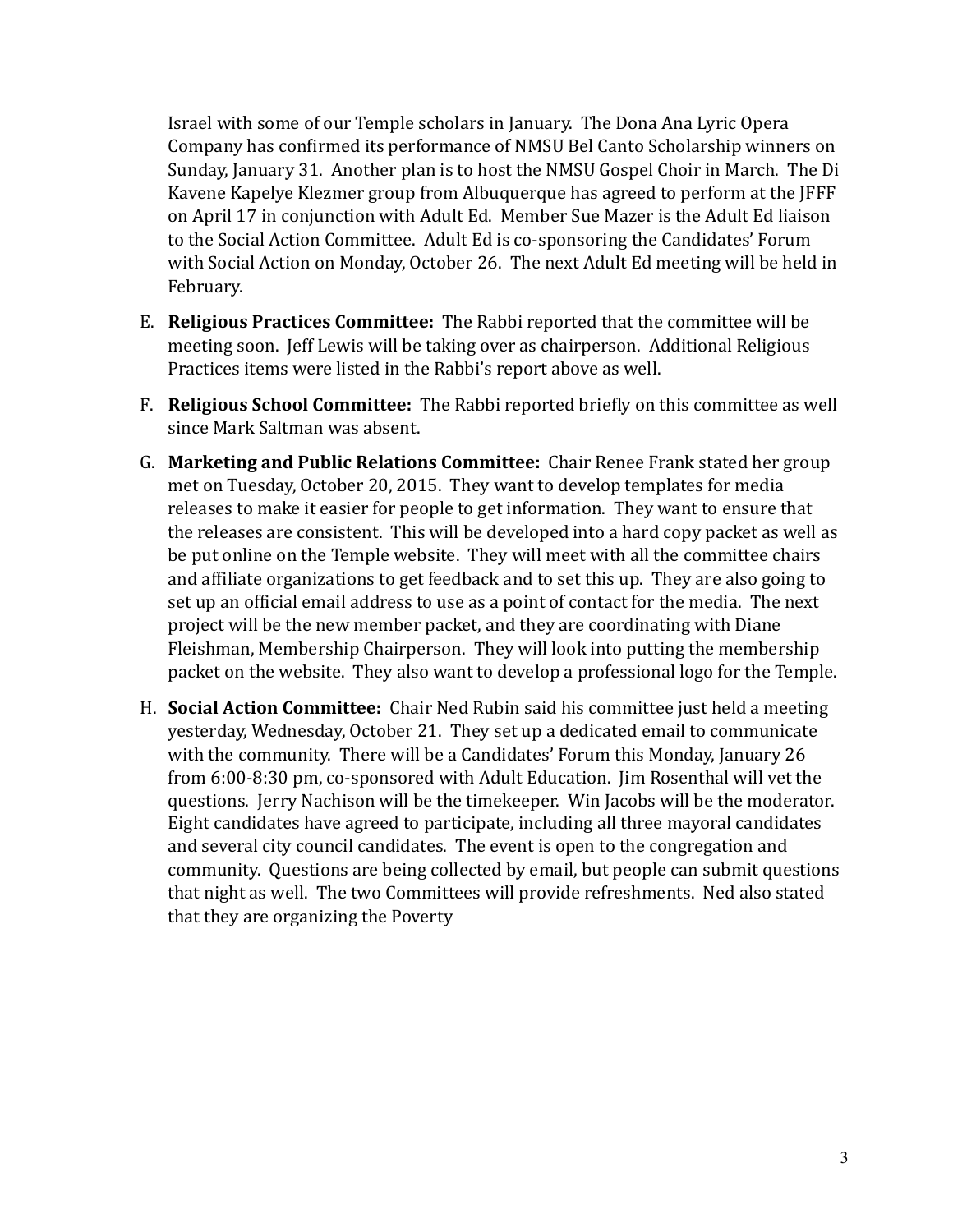Forum to be held in January and identifying possible speakers. That event will be co-sponsored by Adult Education as well.

## **Old Business**

- A. Emergency Preparedness / Security Management Update: This was postponed as Mark Saltman was absent. The group should be meeting next week.
- **B. Temple Directory Update:** A hard copy of the directory is available in the Temple office along with being available online as well. Thanks to Monika and Bob Kimball for their work on updating the information for the directory.

### **New Business**

- A. **ID Buttons**: Ann Berkson reported on the idea of having nametags or ID buttons for Temple members. Visitors would be given a temporary ID tag. Ann will look into the cost of the buttons. This is a practice at other synagogues in other communities.
- B. **Temple Beth El Family Festivus on January 23:** An ad hoc committee was formed for the Festivus event on January 23 consisting of the following members—Allen Blum, Lynn Zeemont, Michele Blum, Renee Frank, Diane Fleishman, Rhonda Karol, and Monika Kimball. Ann Berkson and Leslie Glater have also joined the committee. This will be the Board-sponsored annual activity, in lieu of the annual Board dinner for the congregation. Each Board member is being asked to donate \$50.00 to support this event, to provide wine, sparkling cider, and refreshments. There may also be a raffle for a nice basket. In addition, there will be music. Monika has asked Arthur Berkeley to spin the music for dancing. Invitations will be sent out by postcard, and people will need to RSVP. The next committee meeting will be on Monday, November 2 at 5:30 pm.
- C. Affiliation with the Jewish Federation of El Paso and/or Albuquerque: We are currently affiliated with Albuquerque, but most of us have a proximity-based connection to the city of El Paso. By affiliating with El Paso, we would have our Temple events publicized through that Federation. The Federation would then be able to send out fundraising requests to all of our members, but it would be up to the individuals to donate or not. There is no fee to affiliate. We tabled this discussion to the next Board meeting.